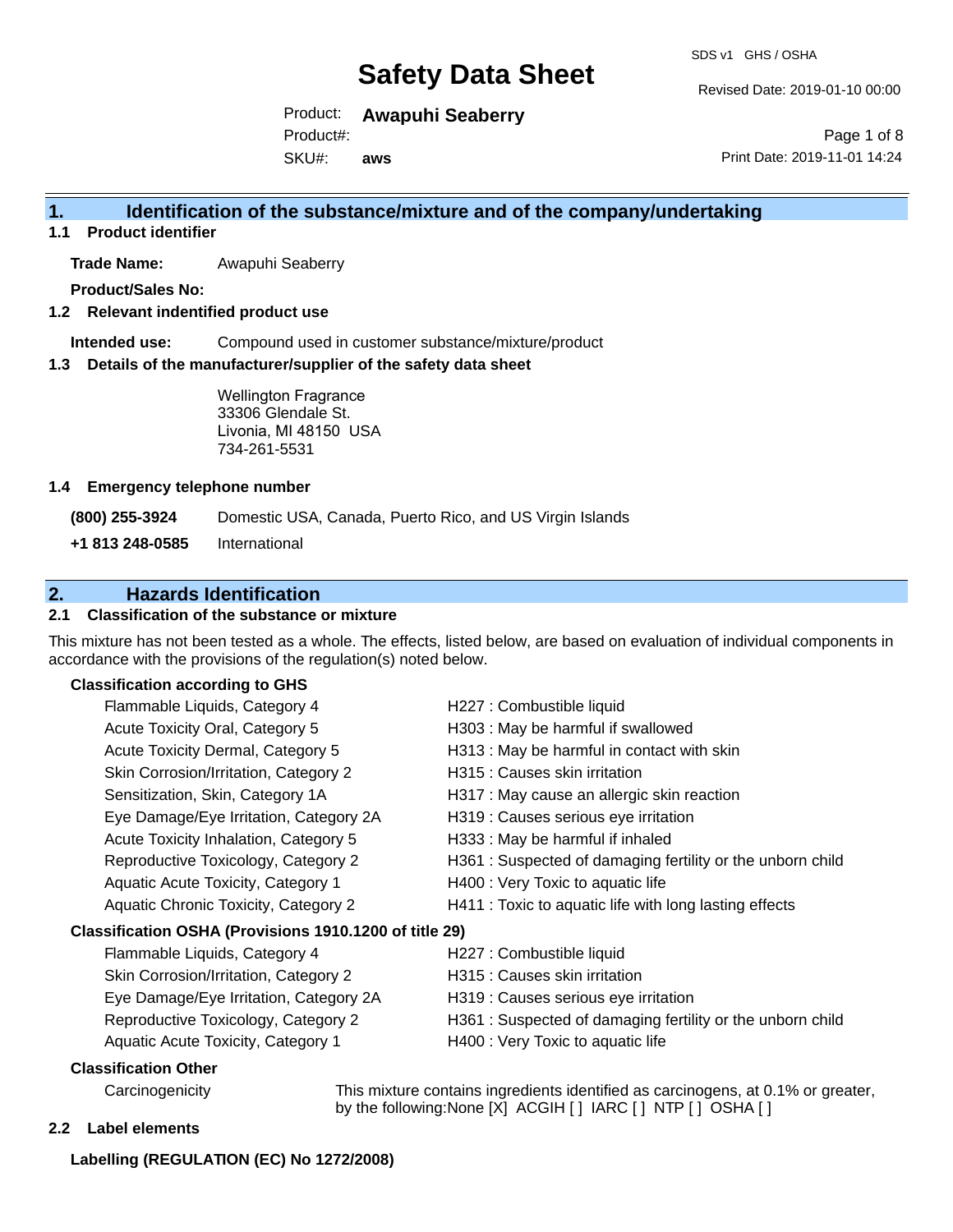# Product: **Awapuhi Seaberry**

SKU#: **aws**

# Revised Date: 2019-01-10 00:00

SDS v1 GHS / OSHA

Page 2 of 8 Print Date: 2019-11-01 14:24

## **Hazard pictograms**





## **Signal Word: Warning**

| Combustible liquid                                  |
|-----------------------------------------------------|
| May be harmful if swallowed                         |
| May be harmful in contact with skin                 |
| Causes skin irritation                              |
| May cause an allergic skin reaction                 |
| Causes serious eye irritation                       |
| May be harmful if inhaled                           |
| Suspected of damaging fertility or the unborn child |
| Very Toxic to aquatic life                          |
| Toxic to aquatic life with long lasting effects     |
|                                                     |

## **Precautionary Statements**

## **Prevention:**

| FICVEIIUUII.         |                                                                                                                                       |
|----------------------|---------------------------------------------------------------------------------------------------------------------------------------|
| P <sub>201</sub>     | Obtain special instructions before use                                                                                                |
| P <sub>202</sub>     | Do not handle until all safety precautions have been read and understood                                                              |
| P <sub>235</sub>     | Keep cool                                                                                                                             |
| P <sub>264</sub>     | Wash hands thoroughly after handling                                                                                                  |
| P272                 | Contaminated work clothing should not be allowed out of the workplace                                                                 |
| P273                 | Avoid release to the environment                                                                                                      |
| P <sub>281</sub>     | Use personal protective equipment as required                                                                                         |
| <b>Response:</b>     |                                                                                                                                       |
| $P302 + P352$        | IF ON SKIN: Wash with soap and water                                                                                                  |
| $P304 + P312$        | IF INHALED: Call a POISON CENTER or doctor/physician if you feel unwell                                                               |
| $P305 + P351 + P338$ | IF IN EYES: Rinse cautiously with water for several minutes Remove contact lenses if<br>present and easy to do. continue rinsing      |
| $P308 + P313$        | IF exposed or concerned: Get medical advice/attention                                                                                 |
| P312                 | Call a POISON CENTER or doctor/physician if you feel unwell                                                                           |
| $P333 + P313$        | If skin irritation or a rash occurs: Get medical advice/attention                                                                     |
| $P337 + P313$        | If eye irritation persists: Get medical advice/attention                                                                              |
| P362                 | Take off contaminated clothing and wash before reuse                                                                                  |
| P363                 | Wash contaminated clothing before reuse                                                                                               |
| P370 + P378          | In case of fire: Use Carbon dioxide (CO2), Dry chemical, or Foam for extinction. Do not use<br>a direct water jet on burning material |
| P391                 | <b>Collect Spillage</b>                                                                                                               |

#### **2.3 Other Hazards**

**no data available**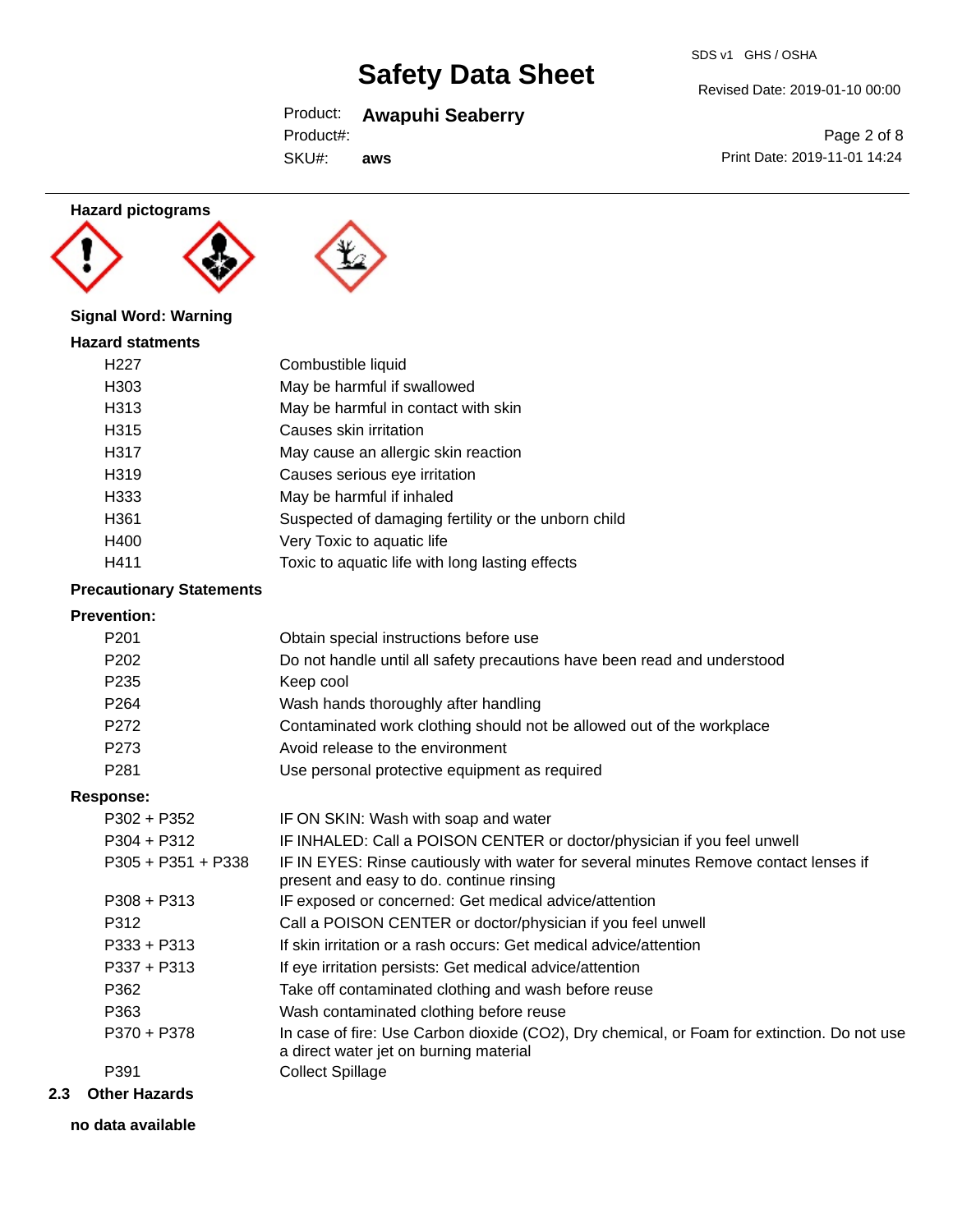SDS v1 GHS / OSHA

Revised Date: 2019-01-10 00:00

Product: **Awapuhi Seaberry**  Product#:

SKU#: **aws**

Page 3 of 8 Print Date: 2019-11-01 14:24

# **3. Composition/Information on Ingredients**

### **3.1 Mixtures**

This product is a complex mixture of ingredients, which contains among others the following substance(s), presenting a health or environmental hazard within the meaning of the UN Globally Harmonized System of Classification and Labeling of Chemicals (GHS):

| CAS#<br>Ingredient          | EC#                                          | Conc.<br>Range | <b>GHS Classification</b>           |  |
|-----------------------------|----------------------------------------------|----------------|-------------------------------------|--|
| 120-51-4                    | 204-402-9                                    | 20 - 30 %      | H302; H313; H400; H411              |  |
| <b>Benzyl Benzoate</b>      |                                              |                |                                     |  |
| 101-86-0                    | 202-983-3                                    | 10 - 20 %      | H303; H316; H317; H400; H411        |  |
| Hexyl cinnamaldehyde        |                                              |                |                                     |  |
| 140-11-4                    | 205-399-7                                    | $5 - 10%$      | H303; H401; H412                    |  |
| Benzyl acetate              |                                              |                |                                     |  |
| 103-95-7                    | 203-161-7                                    | $5 - 10%$      | H227; H303; H315; H317; H401; H412  |  |
| Cyclamen Aldehyde           |                                              |                |                                     |  |
| $60 - 12 - 8$               | 200-456-2                                    | $5 - 10%$      | H302; H313; H316; H319              |  |
| phenethyl alcohol           |                                              |                |                                     |  |
| 24851-98-7                  | 246-495-9                                    | $5 - 10%$      | H402                                |  |
|                             | Methyldihydrojasmonate                       |                |                                     |  |
| 5989-27-5                   | 227-813-5                                    | $5 - 10%$      | H226; H304; H315; H317; H400; H410  |  |
| Limonene                    |                                              |                |                                     |  |
| 80-54-6                     | 201-289-8                                    | $2 - 5%$       | H227; H302; H315; H317; H361; H401; |  |
|                             | <b>Butylphenyl Methylpropional</b>           |                | H412                                |  |
| 118-58-1                    | 204-262-9                                    | $2 - 5%$       | H303; H317; H320; H401; H412        |  |
| <b>Benzyl Salicylate</b>    |                                              |                |                                     |  |
| $98 - 55 - 5$               | 202-680-6                                    | $2 - 5%$       | H227; H303; H315; H319; H401        |  |
| <b>Terpineol</b>            |                                              |                |                                     |  |
| 88-41-5                     | 201-828-7                                    | $2 - 5%$       | H227; H303; H316; H401; H411        |  |
|                             | 2-t-Butylcyclohexyl acetate                  |                |                                     |  |
| 78-70-6<br>Linalool         | 201-134-4                                    | $1 - 2%$       | H227; H303; H315; H317; H319; H402  |  |
| <b>10094-34-5</b> 233-221-8 |                                              | $1 - 2%$       | H401; H411                          |  |
|                             | a, a-Dimethylphenethyl butyrate              |                |                                     |  |
| 31906-04-4                  | 250-863-4                                    | $1 - 2%$       | H317; H402                          |  |
|                             | Hydroxyisohexyl 3-cyclohexene carboxaldehyde |                |                                     |  |
| 13257-44-8                  | 236-249-9                                    | $1 - 2%$       | H227; H316; H317                    |  |
|                             | 2-Nonyn-1-al dimethylacetal                  |                |                                     |  |
| 128-37-0                    | 204-881-4                                    | $1 - 2%$       | H316; H400; H410                    |  |
|                             | <b>Butylated hydroxytoluene</b>              |                |                                     |  |
| 2705-87-5                   | 220-292-5                                    | $0.1 - 1.0 %$  | H302; H312; H317; H332; H400; H410  |  |
| Allyl cyclohexylpropionate  |                                              |                |                                     |  |
| 1205-17-0                   | 214-881-6                                    | $0.1 - 1.0 %$  | H303; H317; H361; H401; H411        |  |
|                             | a-Methyl-1,3-benzodioxole-5-propionaldehyde  |                |                                     |  |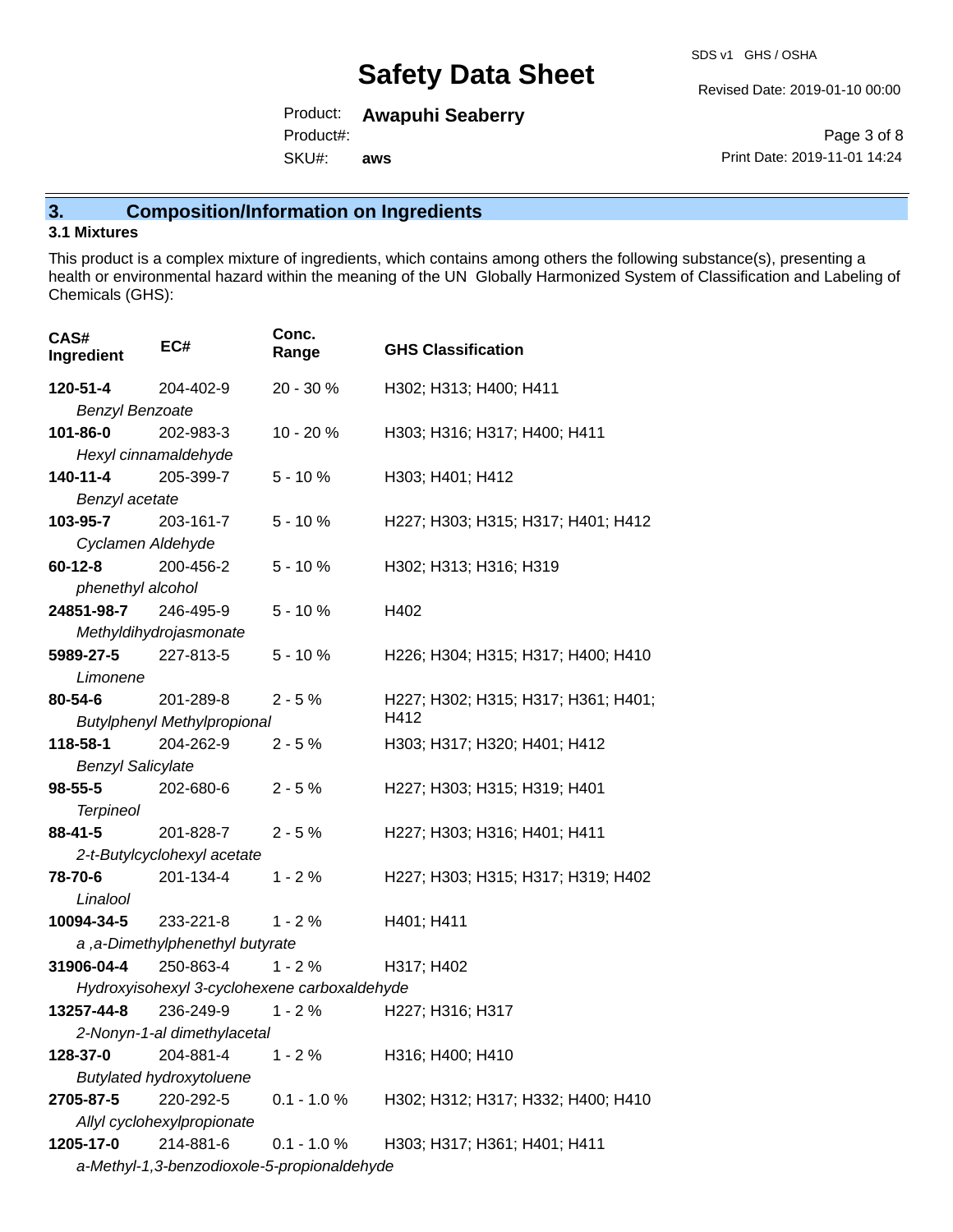SDS v1 GHS / OSHA

Revised Date: 2019-01-10 00:00

| Product:  | <b>Awapuhi Seaberry</b> |
|-----------|-------------------------|
| Product#: |                         |

SKU#: **aws**

Page 4 of 8 Print Date: 2019-11-01 14:24

| CAS#<br>Ingredient                                                                | EC#                                                                                         | Conc.<br>Range                                            | <b>GHS Classification</b>                                                                                     |  |  |
|-----------------------------------------------------------------------------------|---------------------------------------------------------------------------------------------|-----------------------------------------------------------|---------------------------------------------------------------------------------------------------------------|--|--|
|                                                                                   | See Section 16 for full text of GHS classification codes                                    |                                                           |                                                                                                               |  |  |
|                                                                                   | See Section 16 for full text of GHS classification codes which where not shown in section 2 |                                                           |                                                                                                               |  |  |
|                                                                                   |                                                                                             | Total Hydrocarbon Content (% $w/w$ ) = 5.14               |                                                                                                               |  |  |
|                                                                                   |                                                                                             |                                                           |                                                                                                               |  |  |
| $\overline{4}$ .                                                                  | <b>First Aid Measures</b>                                                                   |                                                           |                                                                                                               |  |  |
| 4.1                                                                               |                                                                                             | <b>Description of first aid measures</b>                  |                                                                                                               |  |  |
| Inhalation:                                                                       |                                                                                             |                                                           | Remove from exposure site to fresh air and keep at rest.<br>Obtain medical advice.                            |  |  |
| <b>Eye Exposure:</b>                                                              |                                                                                             |                                                           | Flush immediately with water for at least 15 minutes.<br>Contact physician if symptoms persist.               |  |  |
| <b>Skin Exposure:</b>                                                             |                                                                                             |                                                           | Remove contaminated clothes. Wash thoroughly with water (and soap).<br>Contact physician if symptoms persist. |  |  |
| Ingestion:                                                                        |                                                                                             |                                                           | Rinse mouth with water and obtain medical advice.                                                             |  |  |
|                                                                                   |                                                                                             |                                                           | 4.2 Most important symptoms and effects, both acute and delayed                                               |  |  |
| <b>Symptoms:</b>                                                                  |                                                                                             |                                                           | no data available                                                                                             |  |  |
| Risks:                                                                            |                                                                                             |                                                           | Refer to Section 2.2 "Hazard Statements"                                                                      |  |  |
| Indication of any immediate medical attention and special treatment needed<br>4.3 |                                                                                             |                                                           |                                                                                                               |  |  |
| Treatment:                                                                        |                                                                                             |                                                           | Refer to Section 2.2 "Response"                                                                               |  |  |
| 5.                                                                                |                                                                                             | <b>Fire-Fighting measures</b>                             |                                                                                                               |  |  |
| 5.1                                                                               | <b>Extinguishing media</b>                                                                  |                                                           |                                                                                                               |  |  |
| Suitable:                                                                         |                                                                                             |                                                           | Carbon dioxide (CO2), Dry chemical, Foam                                                                      |  |  |
| Unsuitable                                                                        |                                                                                             |                                                           | Do not use a direct water jet on burning material                                                             |  |  |
|                                                                                   |                                                                                             | 5.2 Special hazards arising from the substance or mixture |                                                                                                               |  |  |
|                                                                                   | During fire fighting:<br>5.3 Advice for firefighters                                        |                                                           | Water may be ineffective                                                                                      |  |  |
|                                                                                   | <b>Further information:</b>                                                                 |                                                           | Standard procedure for chemical fires                                                                         |  |  |
| 6.                                                                                |                                                                                             | <b>Accidental Release Measures</b>                        |                                                                                                               |  |  |

#### **6.1 Personal precautions, protective equipment and emergency procedures**

Avoid inhalation and contact with skin and eyes. A self-contained breathing apparatus is recommended in case of a major spill.

#### **6.2 Environmental precautions**

Keep away from drains, soil, and surface and groundwater.

### **6.3 Methods and materials for containment and cleaning up**

Clean up spillage promptly. Remove ignition sources. Provide adequate ventilation. Avoid excessive inhalation of vapors. Gross spillages should be contained by use of sand or inert powder and disposed of according to the local regulations.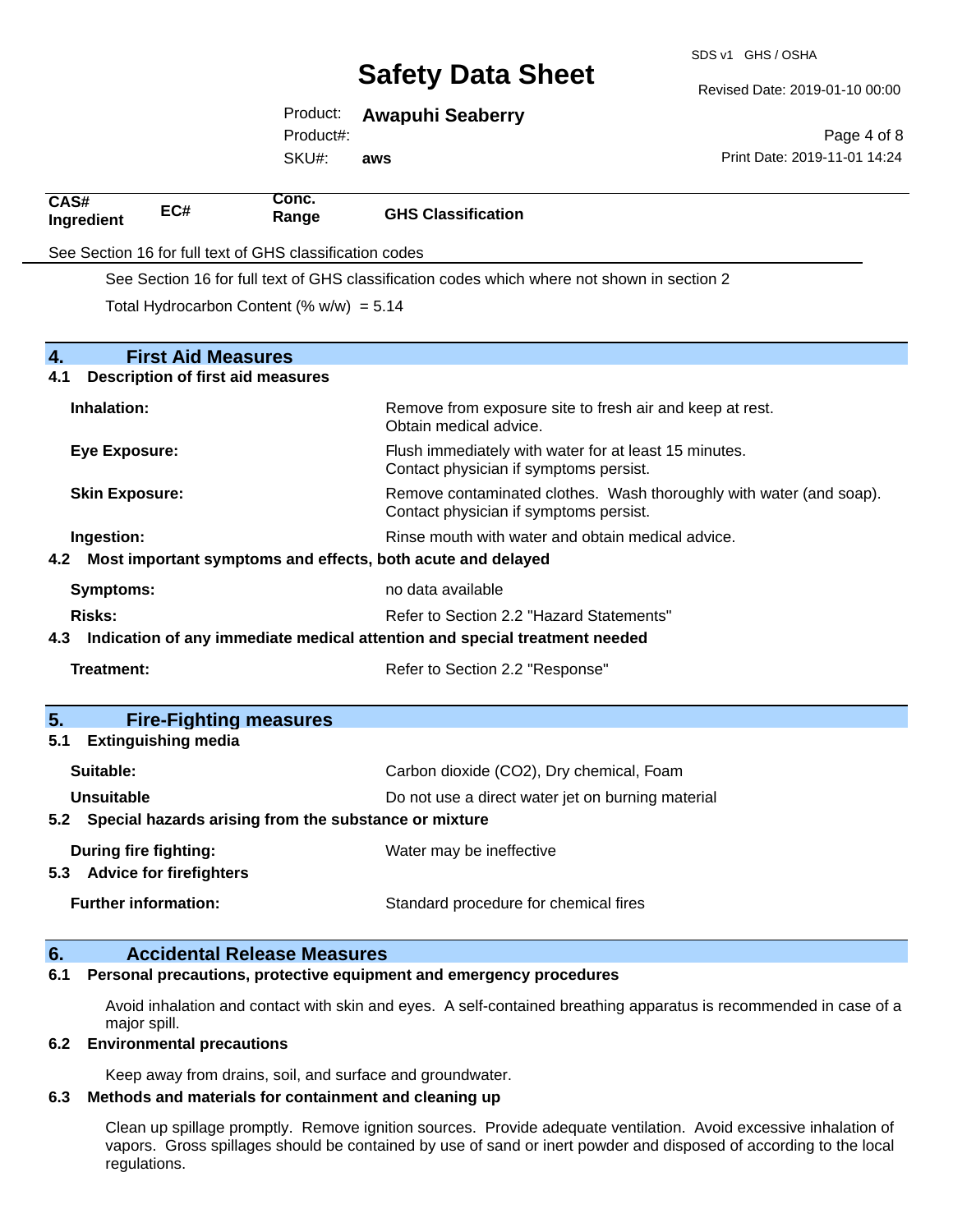Product: **Awapuhi Seaberry** 

Product#:

SKU#: **aws** SDS v1 GHS / OSHA

Revised Date: 2019-01-10 00:00

Page 5 of 8 Print Date: 2019-11-01 14:24

#### **6.4 Reference to other sections**

Not Applicable

## **7. Handling and Storage**

### **7.1 Precautions for safe handling**

Apply according to good manufacturing and industrial hygiene practices with proper ventilation. Do not drink, eat or smoke while handling. Respect good personal hygiene.

#### **7.2 Conditions for safe storage, including any incompatibilities**

Store in a cool, dry and ventilated area away from heat sources and protected from light in tightly closed original container. Avoid uncoated metal container. Keep air contact to a minimum.

### **7.3 Specific end uses**

No information available

#### **8. Exposure Controls/Personal Protection**

#### **8.1 Control parameters**

| <b>Exposure Limits:</b>      |                                 |                              |       |       |      |                                                  |  |
|------------------------------|---------------------------------|------------------------------|-------|-------|------|--------------------------------------------------|--|
| <b>Component</b>             |                                 |                              | ACGIH | ACGIH | OSHA | <b>OSHA</b><br>TWA ppm STEL ppm TWA ppm STEL ppm |  |
| 140-11-4<br>Benzyl acetate   |                                 | 10                           |       |       |      |                                                  |  |
| 128-37-0                     | <b>Butylated hydroxytoluene</b> |                              |       |       |      |                                                  |  |
| <b>Engineering Controls:</b> |                                 | Use local exhaust as needed. |       |       |      |                                                  |  |

#### **8.2 Exposure controls - Personal protective equipment**

| Eye protection:                | Tightly sealed goggles, face shield, or safety glasses with brow guards and side shields, etc.<br>as may be appropriate for the exposure |
|--------------------------------|------------------------------------------------------------------------------------------------------------------------------------------|
| <b>Respiratory protection:</b> | Avoid excessive inhalation of concentrated vapors. Apply local ventilation where appropriate.                                            |
| <b>Skin protection:</b>        | Avoid Skin contact. Use chemically resistant gloves as needed.                                                                           |

#### **9. Physical and Chemical Properties**

#### **9.1 Information on basic physical and chemical properties**

| Appearance:                  | Liquid                        |
|------------------------------|-------------------------------|
| Odor:                        | <b>Conforms to Standard</b>   |
| Color:                       | Colorless to Yellow Tint (G1) |
| <b>Viscosity:</b>            | Liquid                        |
| <b>Freezing Point:</b>       | Not determined                |
| <b>Boiling Point:</b>        | Not determined                |
| <b>Melting Point:</b>        | Not determined                |
| <b>Flashpoint (CCCFP):</b>   | 184 F (84.44 C)               |
| <b>Auto flammability:</b>    | Not determined                |
| <b>Explosive Properties:</b> | None Expected                 |
| <b>Oxidizing properties:</b> | None Expected                 |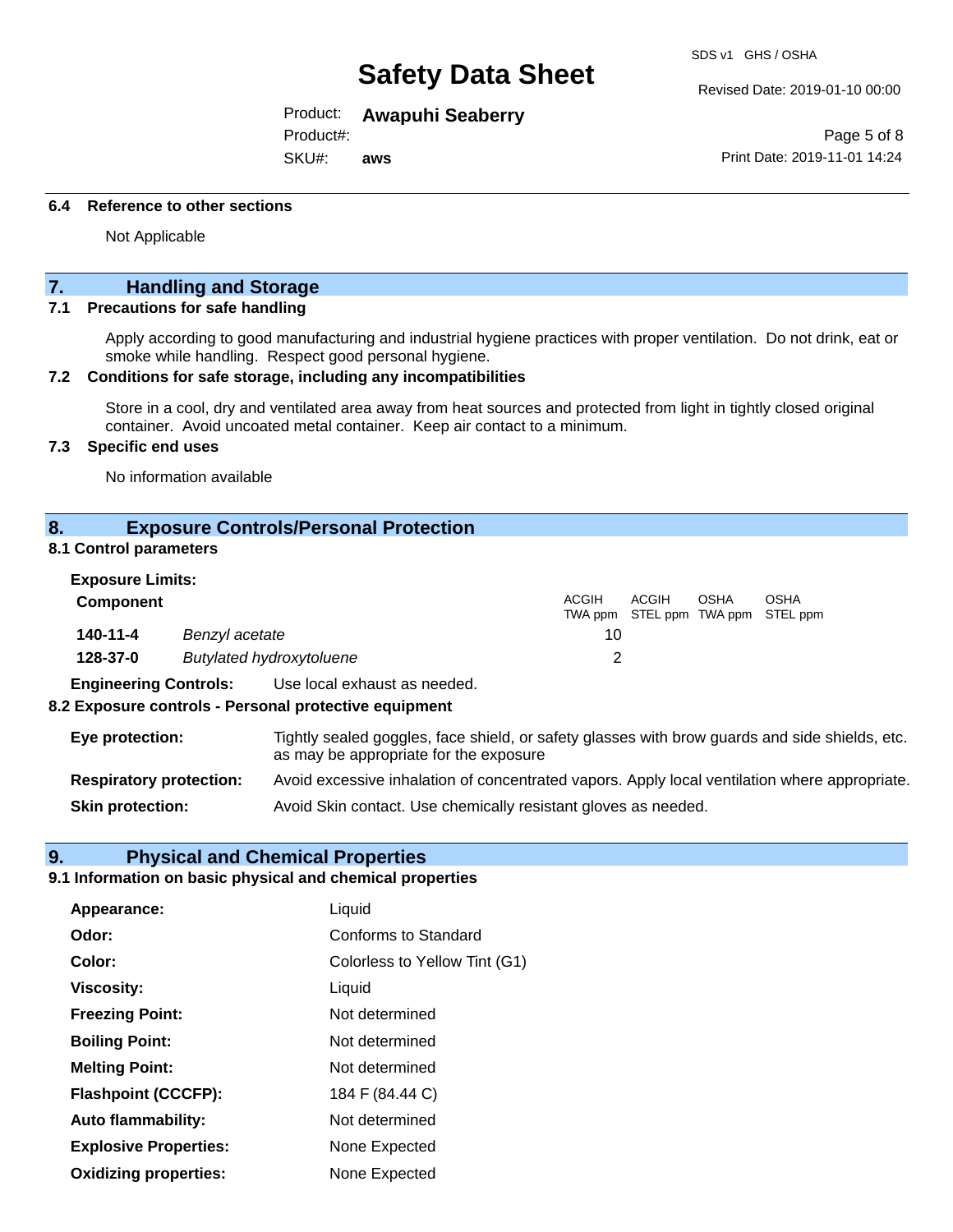#### Revised Date: 2019-01-10 00:00

## Product: **Awapuhi Seaberry**

SKU#: Product#: **aws**

Page 6 of 8 Print Date: 2019-11-01 14:24

| Vapor Pressure (mmHg@20 C): | 0.0743 |
|-----------------------------|--------|
| %VOC:                       | 0.07   |
| Specific Gravity @ 25 C:    | 1.0070 |
| Density @ 25 C:             | 1.0040 |
| Refractive Index @ 20 C:    | 1.5160 |
| Soluble in:                 | Oil    |

## **10. Stability and Reactivity**

| <b>10.1 Reactivity</b>                  | None                                               |
|-----------------------------------------|----------------------------------------------------|
| <b>10.2 Chemical stability</b>          | Stable                                             |
| 10.3 Possibility of hazardous reactions | None known                                         |
| 10.4 Conditions to avoid                | None known                                         |
| 10.5 Incompatible materials             | Strong oxidizing agents, strong acids, and alkalis |
| 10.6 Hazardous decomposition products   | None known                                         |

## **11. Toxicological Information**

#### **11.1 Toxicological Effects**

Acute Toxicity Estimates (ATEs) based on the individual Ingredient Toxicity Data utilizing the "Additivity Formula"

| Acute toxicity - Oral - (Rat) mg/kg                | (LD50: 2318.8372) May be harmful if swallowed            |
|----------------------------------------------------|----------------------------------------------------------|
| Acute toxicity - Dermal - (Rabbit) mg/kg           | (LD50: 3353.8720) May be harmful in contact with skin    |
| Acute toxicity - Inhalation - (Rat) mg/L/4hr       | (LD50: 38.1348) May be harmful if inhaled                |
| <b>Skin corrosion / irritation</b>                 | May be harmful if inhaled                                |
| Serious eye damage / irritation                    | Causes serious eye irritation                            |
| <b>Respiratory sensitization</b>                   | Not classified - the classification criteria are not met |
| <b>Skin sensitization</b>                          | May cause an allergic skin reaction                      |
| <b>Germ cell mutagenicity</b>                      | Not classified - the classification criteria are not met |
| Carcinogenicity                                    | Not classified - the classification criteria are not met |
| <b>Reproductive toxicity</b>                       | Suspected of damaging fertility or the unborn child      |
| Specific target organ toxicity - single exposure   | Not classified - the classification criteria are not met |
| Specific target organ toxicity - repeated exposure | Not classified - the classification criteria are not met |
| <b>Aspiration hazard</b>                           | Not classified - the classification criteria are not met |

## **12. Ecological Information**

- **12.1 Toxicity**
	- **Acute acquatic toxicity Very Toxic to aquatic life Toxicity Data on soil no data available no data available**

**Chronic acquatic toxicity Toxic to aquatic life with long lasting effects**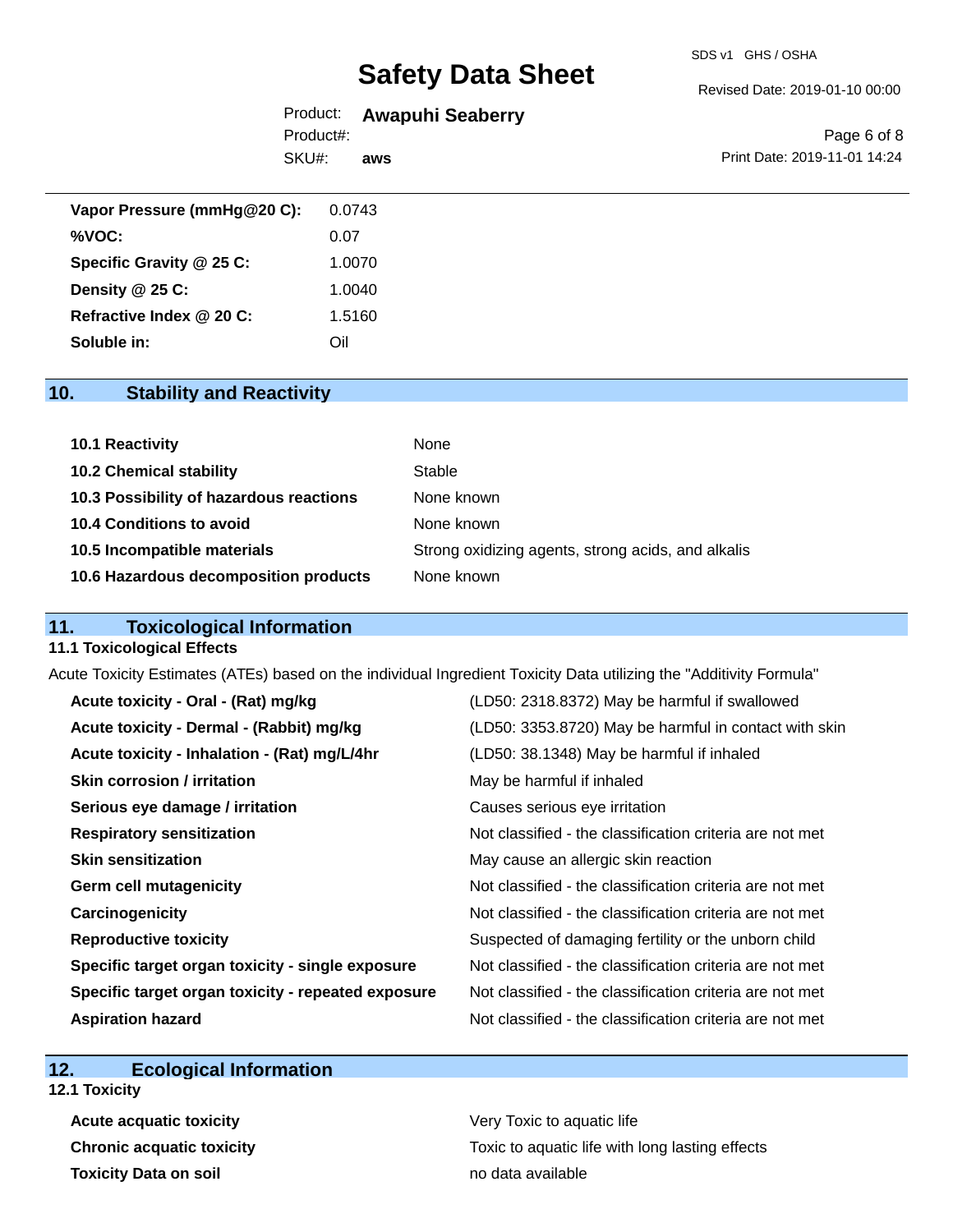SDS v1 GHS / OSHA

#### Revised Date: 2019-01-10 00:00

## Product: **Awapuhi Seaberry**

Product#:

SKU#: **aws**

Page 7 of 8 Print Date: 2019-11-01 14:24

## **13. Disposal Conditions**

## **13.1 Waste treatment methods**

Do not allow product to reach sewage systems. Dispose of in accordance with all local and national regulations. Send to a licensed waste management company.The product should not be allowed to enter drains, water courses or the soil. Do not contaminate ponds, waterways or ditches with chemical or used container.

## **14. Transport Information**

| <b>Marine Pollutant</b>                                                 | Yes. Ingredient of greatest environmental impact:<br>120-51-4 : (20 - 30 %) : Benzyl Benzoate |                                                              |                 |               |  |  |
|-------------------------------------------------------------------------|-----------------------------------------------------------------------------------------------|--------------------------------------------------------------|-----------------|---------------|--|--|
| Regulator                                                               | <b>Class</b>                                                                                  | <b>Pack Group</b>                                            | <b>Sub Risk</b> | UN-nr.        |  |  |
| U.S. DOT (Non-Bulk)                                                     |                                                                                               | Not Regulated - Not Dangerous Goods                          |                 |               |  |  |
| <b>Chemicals NOI</b>                                                    |                                                                                               |                                                              |                 |               |  |  |
| <b>ADR/RID (International Road/Rail)</b>                                |                                                                                               |                                                              |                 |               |  |  |
| <b>Environmentally Hazardous</b><br>Substance, Liquid, n.o.s.           | 9                                                                                             | Ш                                                            |                 | <b>UN3082</b> |  |  |
| <b>IATA (Air Cargo)</b>                                                 |                                                                                               |                                                              |                 |               |  |  |
| <b>Environmentally Hazardous</b><br>Substance, Liquid, n.o.s.           | 9                                                                                             | $\mathbf{III}$                                               |                 | <b>UN3082</b> |  |  |
| <b>IMDG (Sea)</b>                                                       |                                                                                               |                                                              |                 |               |  |  |
| <b>Environmentally Hazardous</b><br>Substance, Liquid, n.o.s.           | 9                                                                                             | $\mathbf{III}$                                               |                 | <b>UN3082</b> |  |  |
| 15.<br><b>Regulatory Information</b>                                    |                                                                                               |                                                              |                 |               |  |  |
| <b>U.S. Federal Regulations</b>                                         |                                                                                               |                                                              |                 |               |  |  |
| <b>TSCA (Toxic Substance Control Act)</b>                               |                                                                                               | All components of the substance/mixture are listed or exempt |                 |               |  |  |
| 40 CFR(EPCRA, SARA, CERCLA and CAA)<br><b>U.S. State Regulations</b>    |                                                                                               | This product contains NO components of concern.              |                 |               |  |  |
| <b>California Proposition 65 Warning</b><br><b>Canadian Regulations</b> |                                                                                               | No Warning required                                          |                 |               |  |  |
| <b>DSL</b>                                                              |                                                                                               | 100.00% of the components are listed or exempt.              |                 |               |  |  |